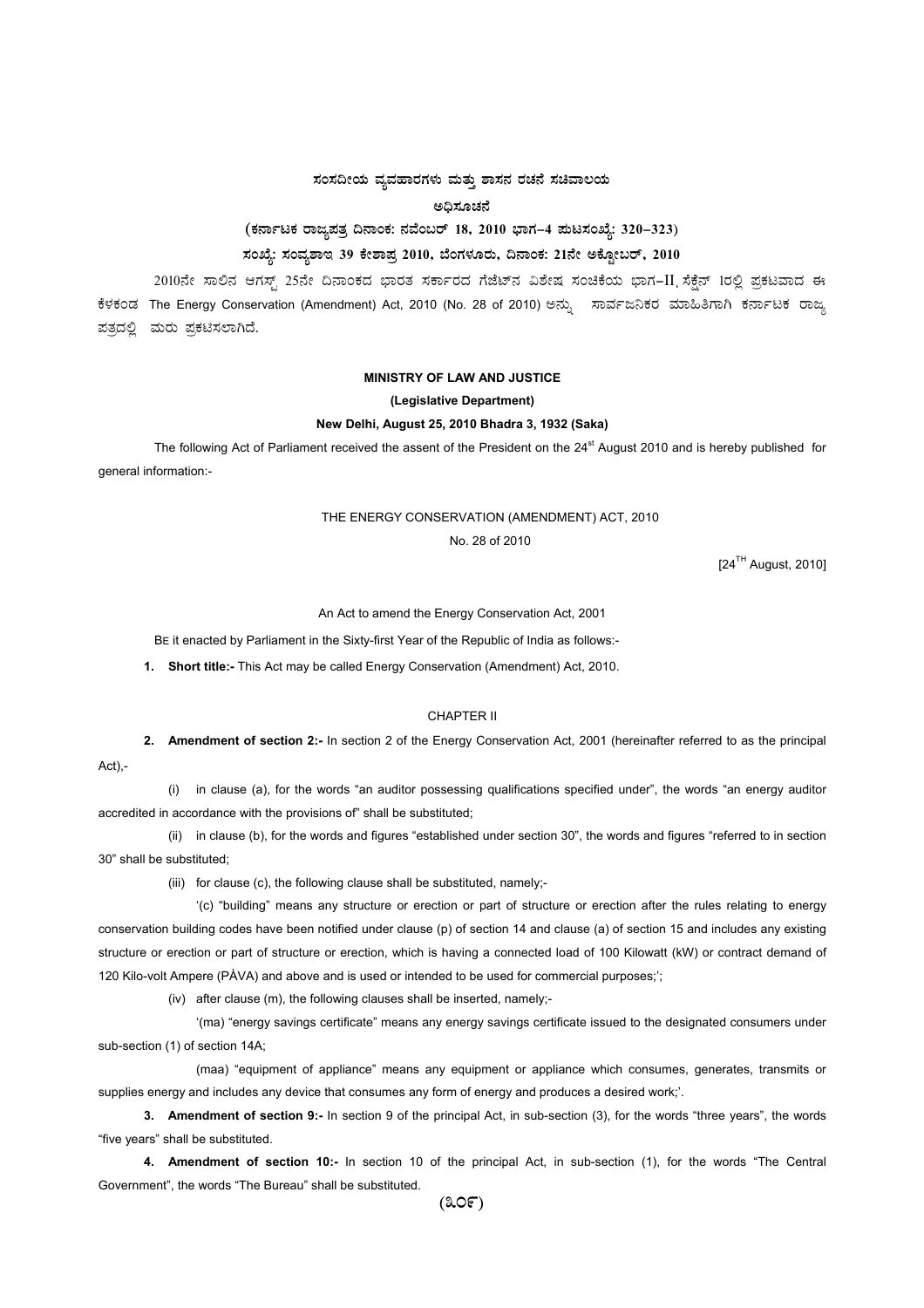**5. Amendment of section 13:-** In section 13 of the principal Act, in sub-section (2),-

(i) after clause (a), the following clause shall be inserted, namely:-

(aa) recommend to the Central Government for issuing of the energy savings certificate under section 14A;";

(ii) for clause (p), the following clause shall be substituted, namely:-

 "(p) specify, by regulations, the qualifications, criteria and conditions subjects to which a person may be accredited as an energy auditor and the procedure for such accreditation;";

 (iii) in clause (r), for the words "energy managers", the words, "energy auditors and energy managers", shall be substituted;

(iv) after clause (s), the following clause shall be inserted, namely:-

 "(sa) conduct examination for capacity building and strengthening of services in the field of energy conservation including certification of energy manages and energy auditors.".

**6. Amendment of section 14:-** In section 14 of the principal Act.,-

(i) in clause (c), for the proviso, the following provisos shall be substituted, namely:-

 Provided that no notification prohibiting manufacture or sale or purchase or import of equipment or appliance shall be issued within a period of six months from the date of notification issued under clause (a) of this section:

 Provided further that the Central Government may, having regard to the market share and the technological development having impact on equipment or appliance, and for reasons to be recorded in writing , extend the said period of six months referred to in the first proviso by a further period not exceeding six months;";

 (ii) in clause (e), for the words "any user or class of users of energy as a designated consumer", the words "any user or class of users of energy in the energy intensive industries and other establishments as specified in the Schedule as a designated consumer" shall be substituted.

 (iii) in clause (m), for the words "energy managers", the words "energy auditors and energy managers" shall be substituted.

 (iv) in clause (a), for the words "such form and manner", the words "such form, the time within which and the manner" shall be substituted.

**7. Insertion of new sections 14A and 14B:-** After section 14 of the principal Act, the following sections shall be inserted. Namely:-

#### **"14A Power of Central Government to issue energy savings certificate:-**

(1) The Central Government may issue the energy savings certificate to the designated consumer whose energy consumption is less than the prescribed norms and standards in accordance with the procedure as may be prescribed.

 (2) The designated consumer whose energy consumption is more than the prescribed norms and standards shall be entitled to purchase the energy savings certificate to comply with the prescribed norms and standards.

#### **"14B. Power of Central Government to specify value of energy:-**

The Central Government may, in consultation with the Bureau, prescribe the value of per metric ton of oil equivalent of energy consumed for the purposes of this Act.".

**8. Amendment of section 26:-** In section 26 of the principal Act,-

(a) in sub-section  $(1)$ ,-

(i) the words, brackets and letter "or clause (n)" shall be omitted;

(ii) for the words "ten thousand rupees", the words "ten lakh rupees" shall be substituted;

(iii) for the words "one thousand rupees", the words "ten thousand rupees" shall be substituted;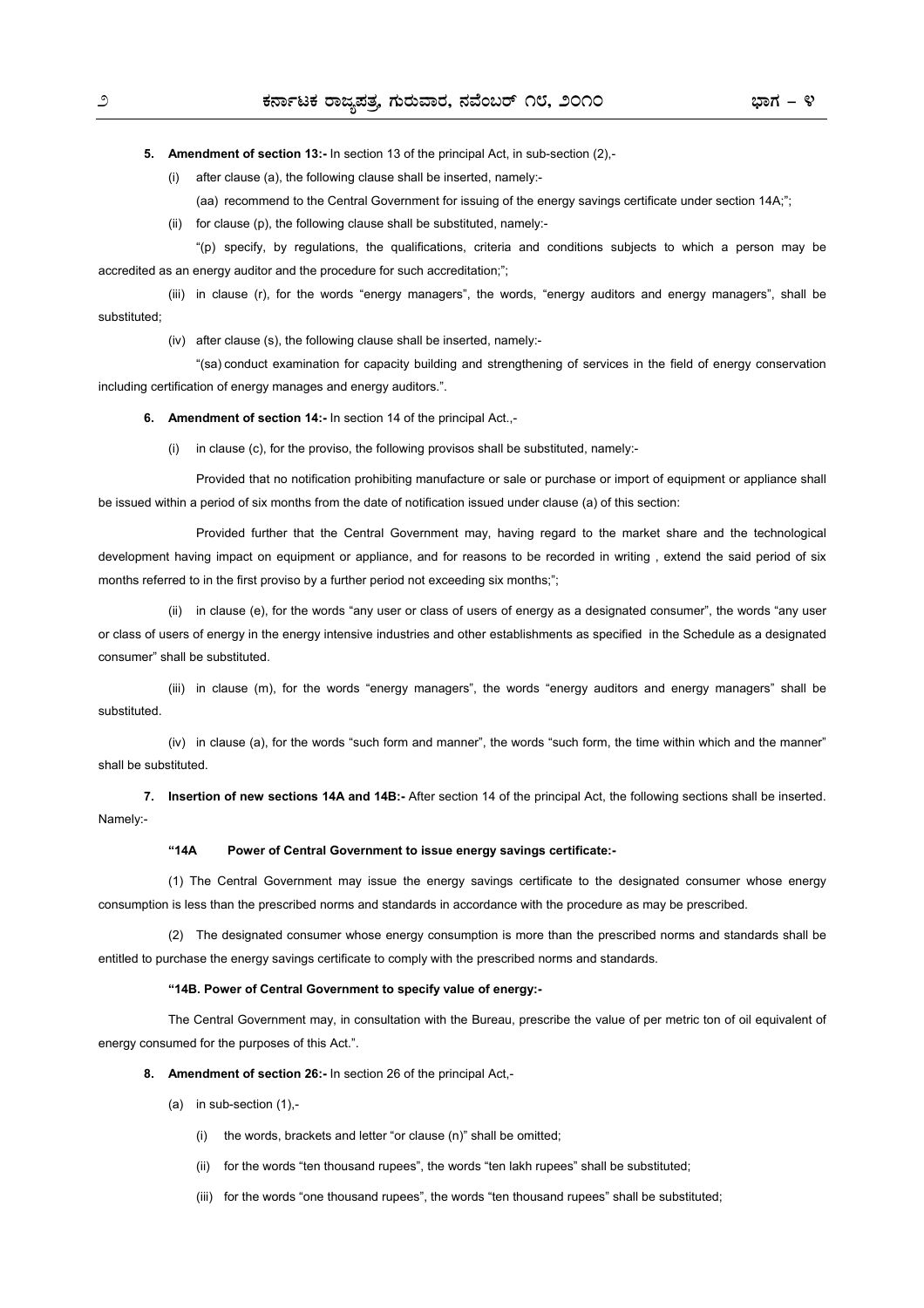(b) after sub-section (1), the following sub-section shall be inserted, namely:-

 "(1A) If may person fails to comply with the provisions of clause (n) of section 14, he shall be liable ta a penalty which shall not exceed ten lakh rupees and, in the case of continuing failure, with an additional penalty which shall not be less than the price of every metric ton of oil equivalent of energy, prescribed under this Act, that is in excess of the prescribed norms.".

**9. Substitution of new section for section 30:-** For section 30 of the principal Act, the following section shall be substitute, namely:-

#### **"30. Appellate Tribunal:-**

The Appellate Tribunal established under section 110 of the Electricity Act, 2003 (36 of 2003) shall, without prejudice to the provisions of the Electricity Act, 2003, be the Appellate Tribunal for the purposes of this Act and hear appeals against the orders of the adjudicating officer or the Central Government or the State Government or any other authority under this Act."

**10. Insertion new section 31A:-** After section 31 of the principal Act, the following section shall be inserted, namely:-

#### **"31A. Procedure and powers of Appellate Tribunal:-**

The provisions of section 120 to 123 (both inclusive) of the Electricity Act, 2003 (36 of 2003) shall, mutatis mutandis, apply to the Appellate Tribunal in the discharge of its functions under this Act as the apply to it in the discharge of its function under the Electricity Act, 2003.".

**11. Omission of sections 32 to 43:-** Sections 32 to 43 of the principal Act shall be omitted.

**12. Amendment of section 54:-** In section 54 of the principal Act, the words "Chairperson of the Appellate Tribunal or the Members of the Appellate Tribunal or officers or employees of the Appellate Tribunal or the Members of the State Commission or the" shall be omitted.

**13. Amendment of section 56:-** In section 56 of the principal Act, in sub-section (2).-

 (i) in clause (j), for the words "energy managers", the words "energy auditors and energy managers" shall be substituted:

(ii) after sub-clause (l), the following clauses shall be inserted, namely:-

"(la) prescribing the procedure for issuing the energy savings certificate under sub-section (1) of section 14A ;

(laa) the value of per metric ton of oil equivalent of energy consumed under section 14B;";

(iii) clauses (s), (t) and (u) shall be omitted.

**14.** Amendment of section 58:- In section 58 of the principal act, in sub-section (2),-

(a) for clause (f), the following clause shall be substituted, namely:-

 (f) the qualifications, criteria and conditions subject to which a person may be accredited as an energy auditor and the procedure for such accreditation under clause (p) of sub-section (2) of section 13;";

 (b) in clause (h), for the words "energy managers", the words "energy auditors and energy managers" shall be substituted.

**15.Amendment of the Schedule:-** In the Schedule to the principal Act, in the heading, the words "specified as designated consumers" shall be omitted.

**16. Amendment of certain enactment:-** The enactment specified in the Schedule to this Act shall be amended in the manner specified therein.

### THE SCHEDULE

(See section 16)

#### Amendment to the Electricity Act, 2003

(36 of 2003)